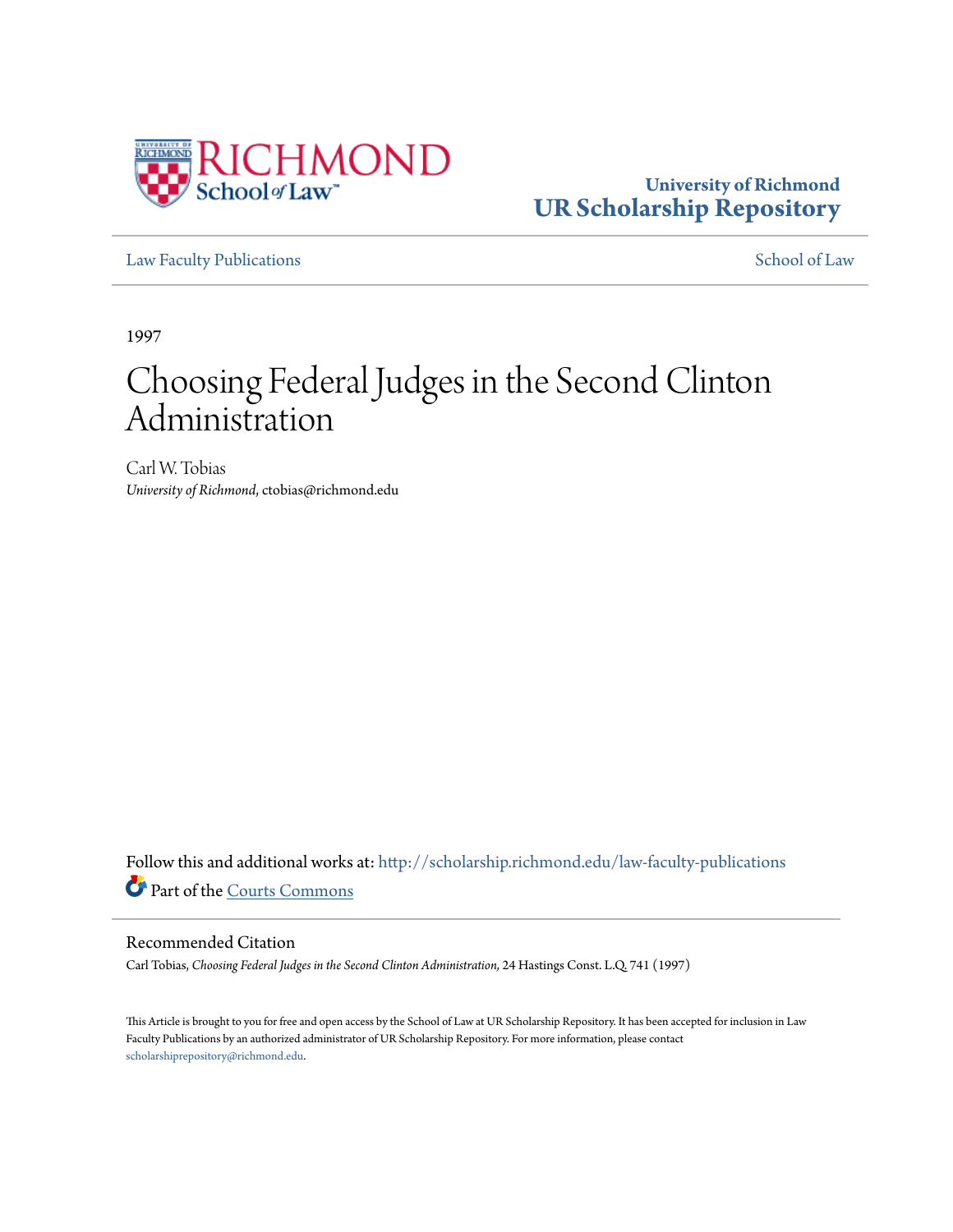# **ESSAY**

# **Choosing Federal Judges in the Second Clinton Administration**

#### *By* CARL TOBIAS\*

#### **Table of Contents**

### **I. Introduction**

One of the critical responsibilities that the Constitution entrusts to the President of the United States is the appointment of federal judges. The Chief Executive nominates, and with the advice and consent of the Senate, appoints these officials who enjoy lifetime tenure and must resolve disputes implicating the basic freedoms of America's citizens. President Clinton's careful discharge of this crucial duty may well have yielded the foremost success of his first term in office. When then-Governor Clinton campaigned for the presidency in 1992, he promised to name intelligent judges who possess balanced judicial temperament and evince a commitment to protecting the individual rights enumerated in the Constitution. The candidate also pledged to increase gender and racial balance on the federal courts.<sup>1</sup> The judicial

<sup>\*</sup> Professor of Law, University of Montana. I wish to thank Peggy Sanner and Hank Waters for valuable suggestions, Cecelia Palmer and Charlotte Wilmerton for processing this piece, and the Harris Trust for generous, continuing support. Errors that remain are mine.

<sup>1.</sup> *See, e.g., Bill Clinton, Judiciary Suffers Racial, Sexual Lack of Balance, NAT'L L.J.,* Nov. 2, 1992, at 15; *Bush v. Clinton: The Candidates on Legal Issues,* AB.A. J., Oct. 1992, at 57.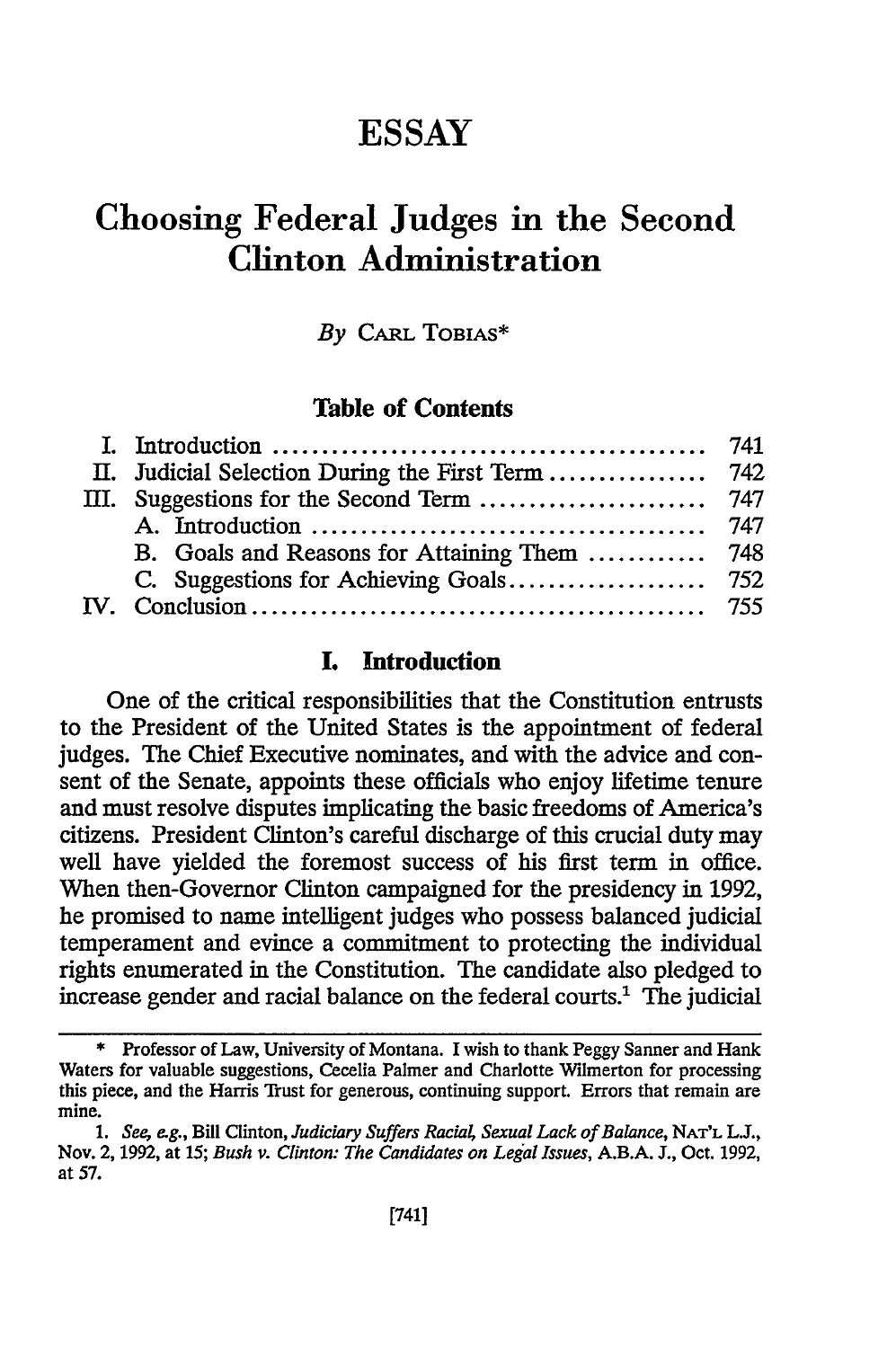selection record that Clinton compiled during his initial four years as Chief Executive shows that he has kept his covenant with the American people by appointing highly qualified federal judges and by creating a bench that more closely reflects the composition of American society.

Now that President Clinton has secured a second term, judicial selection in the Clinton administration warrants evaluation. This Essay first analyzes how the Chief Executive chose judges during his first term and finds that his administration articulated clear selection goals and implemented efficacious procedures for appointing members to the federal judiciary. The Essay then offers suggestions for naming judges during the second term. If President Clinton institutes effective measures for choosing judges, federal judicial selection could be the area in which his administration leaves its greatest legacy.

## II. **Judicial Selection During the First Term**

President Clinton and his staff implemented a systematic, efficacious process for appointing judges during his first term.2 Clinton carefully articulated his administration's objectives in choosing judges and instituted practices to achieve them. For instance, the Chief Executive proclaimed that competence as well as increasing gender and racial balance on the bench would be important in selecting nominees.<sup>3</sup> Administration officials worked closely with senators to identify candidates with stellar qualifications. Some of these senators reinstituted merit-based selection commissions which had been effective in designating talented women and minorities during the earlier administration of President Jimmy Carter.4

The Office of White House Counsel and the Department of Justice, particularly its Office of Policy Development, shared responsibility for judicial selection.5 The White House Counsel's Office assumed a leadership role in finding potential candidates, especially for vacan-

<sup>2.</sup> I rely substantially in this paragraph and in this part on Sheldon Goldman, *Judicial Selection Under Clinton: A Midterm Examination,* 78 JUDICATURE 276 (1995), and Carl Tobias, *Filling the Federal Courts in an Election Year,* 49 SMU L. REv. 309 (1996) [hereinafter Tobias, *Filling the Federal Courts].* 

<sup>3.</sup> *See* Tobias, *Filling the Federal Courts, supra* note 2, at 315-16.

<sup>4.</sup> See ALAN NEFF, THE UNITED STATES DISTRICT JUDGE NOMINATING COMMIS-SIONS: THEIR MEMBERS, PROCEDURES, AND CANDIDATES (1981); Elaine Martin, *Gender and Judicial Selection: A Comparison of the Reagan and Carter Administrations,* 71 JUDICA-TURE 136, 140 (1987); Carl Tobias, *The Gender Gap on the Federal Bench,* 19 HOFSTRA L. REv. 171, 174 (1990).

<sup>5.</sup> *See* Goldman, *supra* note 2, at 278.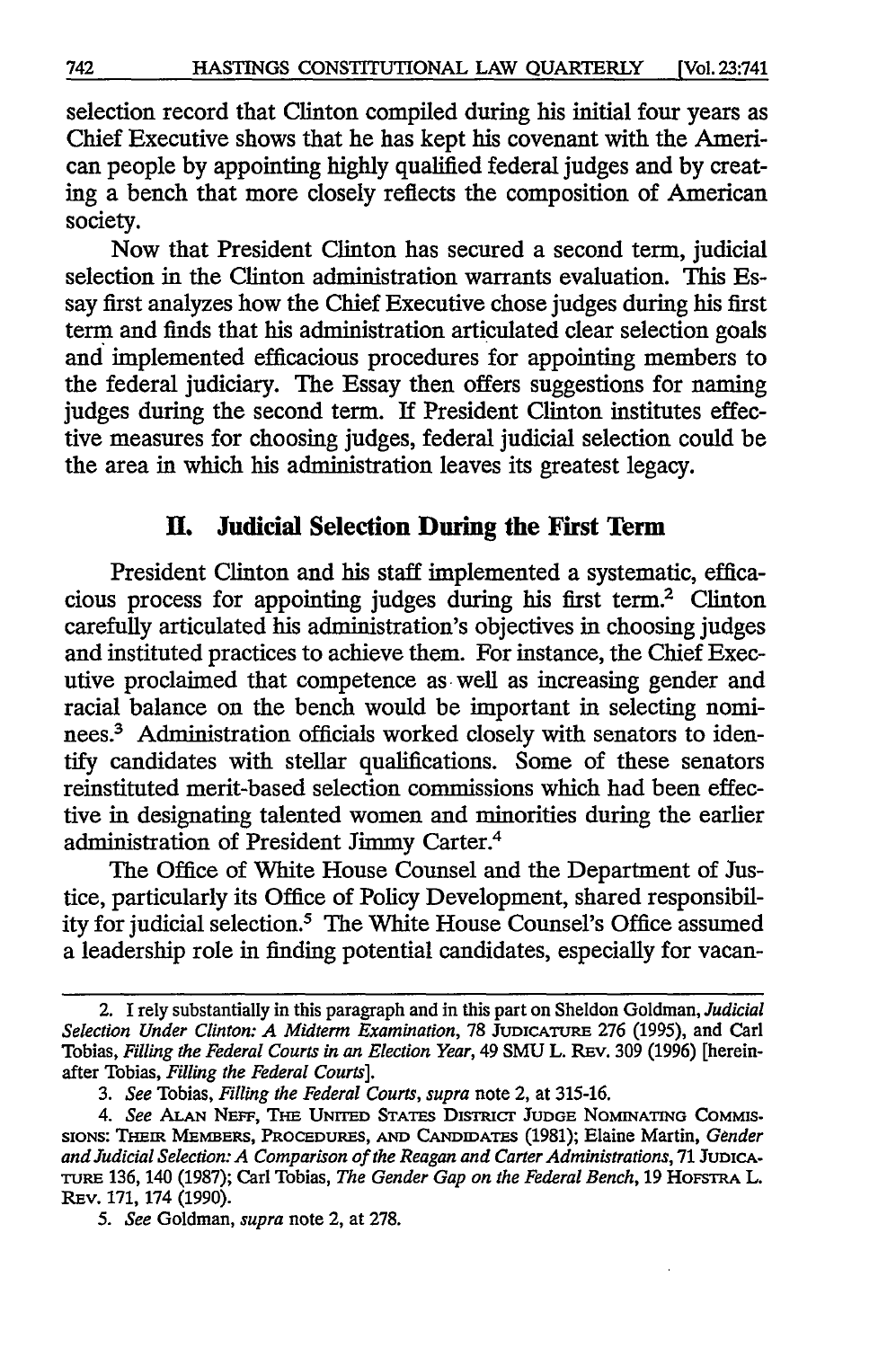cies on the United States Courts of Appeals.<sup>6</sup> The Office of Policy Development had major responsibility for reviewing possible nominees once they had been narrowed to a relatively small number.<sup>7</sup> Both offices relied substantially on the input of senators who represented the areas in which openings occurred and even deferred to the senators' views on many candidates for district court vacancies. This practice continued the long tradition of senatorial patronage and courtesy in judicial appointments.8

The Judicial Selection Group, which the White House Counsel chaired and which included White House and Department of Justice staff, met weekly to discuss judicial selection.<sup>9</sup> In identifying candidates to be considered, the selection group had to balance the goal of recommending the most competent attorneys against various political realities.<sup>10</sup> The White House Counsel typically suggested to President Clinton one or more individuals for each opening. The Chief Executive actively participated in choosing nominees, was consulted during several steps, and occasionally tendered candidates or sought other names.<sup>11</sup>

The Clinton administration apparently made a conscious choice to depoliticize the selection process as much as possible. Both the President and the officials, who assisted in filling judicial vacancies, emphasized competence as well as gender and racial diversity while forwarding the names of comparatively few nominees who might prove controversial. This reluctance to advance potentially controversial candidates and the corresponding willingness to compromise became more necessary after the Republican Party recaptured control of the Senate in 1994. For example, President Clinton decided against resubmitting the names of controversial nominees whom he had nominated in 1994.12 The White House Counsel publicly proclaimed that

<sup>6.</sup> *See id.* at 279.

<sup>7.</sup> *See* id. at 278-79.

<sup>8.</sup> *See* Tobias, *Filling the Federal Courts, supra* note 2, at 317.

<sup>9.</sup> This paragraph and much in the remainder of this part are premised on conversations with individuals who are knowledgeable about the selection procedures that the Clinton Administration employed and on Goldman, *supra* note 2, at 278-79.

<sup>10.</sup> *See* Goldman, *supra* note 2, at 279; *see also* Joan Biskupic, *Despite 129 Clinton Appointments, GOP Judges Dominate U.S. Bench,* WASH. PoST, Oct. 16, 1994, at A20; Neil A. Lewis, *In Selecting Federal Judges, Clinton Has Not Tried to Reverse Republicans,* N.Y. TIMES, Aug. l, 1996, at A20.

<sup>11.</sup> *See* Goldman, *supra* note 2, at 279; *U.S. Bench Looks More Like U.S.: Clinton Raises Ratio of Women, Minority Judges,* ARIZ. REPUBLIC, Oct. 24, 1994, at A9.

<sup>12.</sup> *See* Joan Biskupic, *Facing Fights on Court Nominees, Clinton Yields,* WASH. PoST, Feb. 13, 1995, at Al; Lewis, *supra* note 10; Ana Puga, *Clinton Judicial Picks May Court the Right,* BOSTON GLOBE, Dec. 29, 1994, at 1.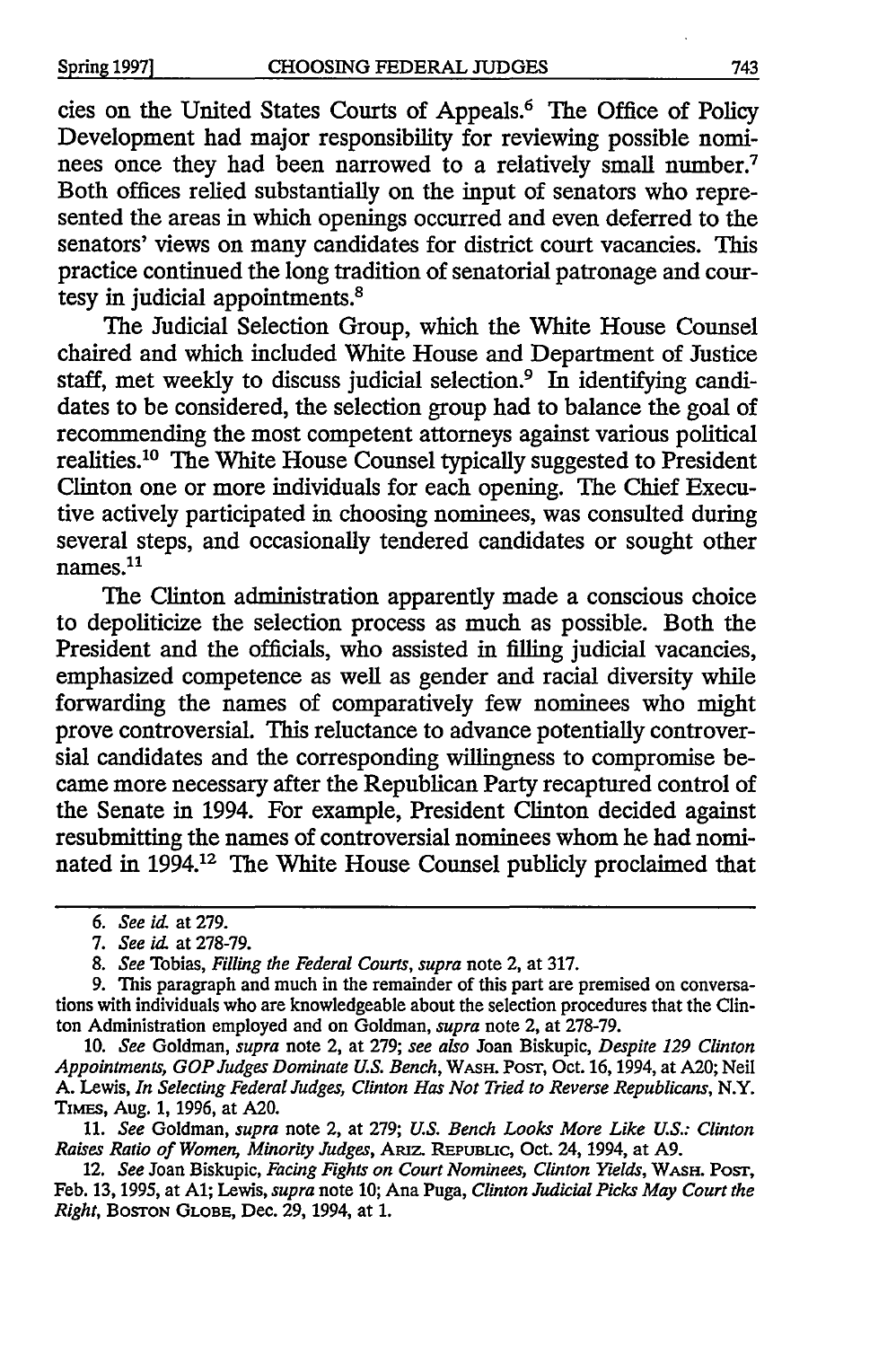the administration would not nominate lawyers whose candidacies could provoke confirmation battles.13

The Chief Executive and his assistants informally consulted with the Senate Judiciary Committee, which has major responsibility for the judicial confirmation process, and also spoke with specific senators before formally nominating candidates and seeking Senate confirmation.14 The administration worked very effectively with Senator Joseph Biden (D-Del.) when he chaired the committee during its initial half-term. Indeed, President Clinton appointed one hundred judges in 1994, although he was able to name only twenty-three judges during his first year of office due to certain "start-up" difficulties.<sup>15</sup>

The administration also maintained a cordial working relationship with Senator Orrin Hatch (R-Utah) when he became the chair of the Judiciary Committee in 1995.16 Senator Hatch seemed to handle President Clinton's nominees in a manner similar to the way that Senator Biden treated the Reagan administration's nominees during its last two years. Although Senator Hatch's Judiciary Committee did approve a substantial percentage of President Clinton's nominees, this may have happened because the administration did not submit candidates whom the Republicans would consider politically unacceptable.

After the 1994 elections, Senator Hatch stated that the Committee would vote favorably on all nominees who were "qualified, in good health, and understand the role of judges." $17$  In 1995, the Committee did just that. Senator Hatch held confirmation hearings on one appeals court nominee and several district court nominees every month.<sup>18</sup> During 1995, President Clinton secured the appointment of fifty-three judges.19 However, in 1996 the Senate approved fewer than twenty-fives nominees as election-year politics and other machi-

16. I rely substantially in this paragraph on Tobias, *Filling the Federal Courts, supra*  note 2, at 317-18. *See also Senator Orrin Hatch Looks at Courts, Legislation, and Judicial Nominees,* THE THIRD BRANCH (Admin. Office of the U.S. Courts, Wash., D.C.), Nov. 1995, at 1 [hereinafter *Senator Orrin Hatch].* 

17. *See* Biskupic, *supra* note 10.

18. *See* Al Kamen, *Window Closing on Judicial Openings,* WASH. PoST, June 12, 1995, at A17.

19. *See* Telephone Interview with Deborah Lewis, Legislative Counsel, Alliance for Justice (Jan. 22, 1996); *see also* Tobias, *Filling the Federal Courts, supra* note 2, at 314.

<sup>13.</sup> *See* Biskupic, *supra* note 10, at Al.

<sup>14.</sup> *See supra* note 9.

<sup>15.</sup> *See* Carl Tobias, *Increasing Balance on the Federal Bench,* 32 Hous. L. REv. 137, 145 (1995) [hereinafter Tobias, *Increasing Balance];* Carl Tobias, *Dear Judge Mikva,* 1994 Wis. L. REv. 1579, 1581 {hereinafter Tobias, *Dear Judge Mikva].*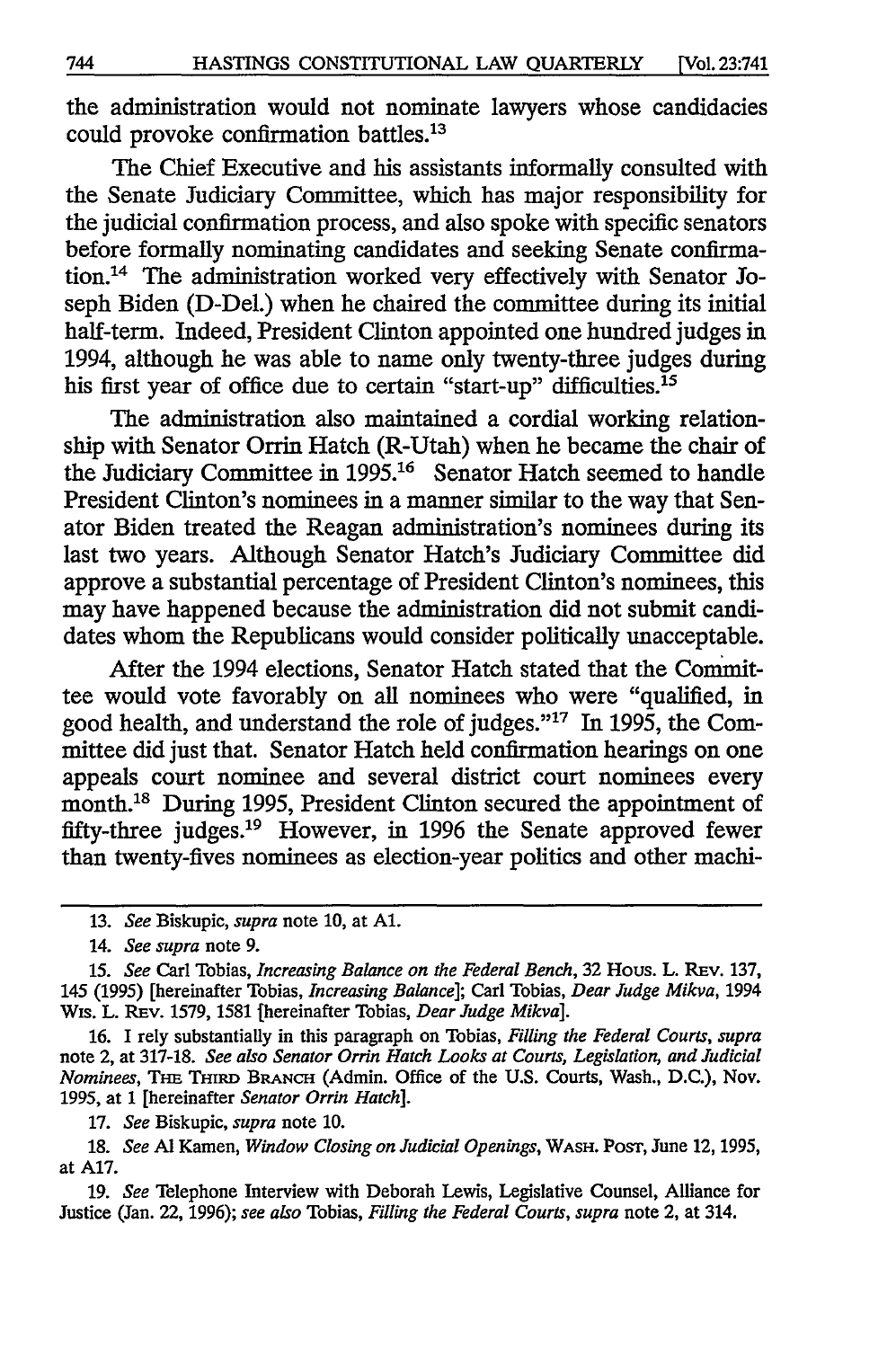nations, such as the dispute over splitting the Ninth Circuit,<sup>20</sup> conspired to slow the confirmation process considerably.<sup>21</sup>

During President Clinton's initial term in office, he apparently kept his promises relating to judicial appointments, and his administration achieved the selection goals that it had set. President Clinton appointed 202 judges to the federal bench; 62 (31 % ) of whom are women and 58  $(29\%)$  of whom are minorities.<sup>22</sup> This judicial selection record is unprecedented. It contrasts sharply with the numbers of women and minorities chosen by the Reagan, Bush, and Carter Administrations. For instance, President Clinton named more women to the bench in his first three years as Chief Executive than President Bush appointed in one term and than President Reagan named in eight years.<sup>23</sup>

The Clinton administration appointees have also received the highest rankings for excellence assigned by the American Bar Association since that entity began rating nominees' qualifications more than forty years ago.<sup>24</sup> Virtually all of the judges appear to be highly competent and to have the necessary qualities of independence, integrity, intellect, industriousness, and balanced temperament, which are critical to excellent federal court service.<sup>25</sup> For instance, Second Circuit Judge Guido Calabresi was the Dean of Yale Law School prior to his appointment,26 while Sixth Circuit Judge Karen Nelson Moore had been a highly respected faculty member at Case Western Reserve University School of Law before her appointment.<sup>27</sup> A significant number of the appointees had previously served as judicial officers either in the federal or state courts. For example, Second Circuit Judge Jose Cabranes was widely regarded as a creative, diligent federal district court judge before being elevated, while Eleventh Circuit

22. *See supra* notes 15, 19, 21 and accompanying text.

24. I rely substantially in the next two paragraphs on Tobias, *Filling the Federal Courts, supra* note 2, at 315. *See also* Lewis, *supra* note 10. *See generally* Robert A. Stein, *For the Benefit of the Nation,* A.B.A. J., Mar. 1996, at 104.

25. *See* Goldman, supra note 2, at 282-83.

26. *See id.* at 283.

27. *See CWRU Professor Joins U.S. Court,* CLEVELAND PLAIN DEALER, March 30, 1995, at SB.

<sup>20.</sup> *See, e.g., Court Watch: Partisan Game,* L.A. TIMES, June 23, 1995, at BB. *See generally* Carl Tobias, *The Impoverished Idea of Circuit-Splitting,* 44 EMORY LJ. 1357 (1995) [hereinafter Tobias, *Impoverished Idea].* 

<sup>21.</sup> *See* Telephone Interview with Mike Lee, Fellow, Alliance for Justice (Sept. 3, 1996); *see also* Lewis, *supra* note 10.

<sup>23.</sup> *See* Tobias, *Filling the Federal Courts, supra* note 2, at 314; *see also* Goldman, *supra*  note 2, at 285.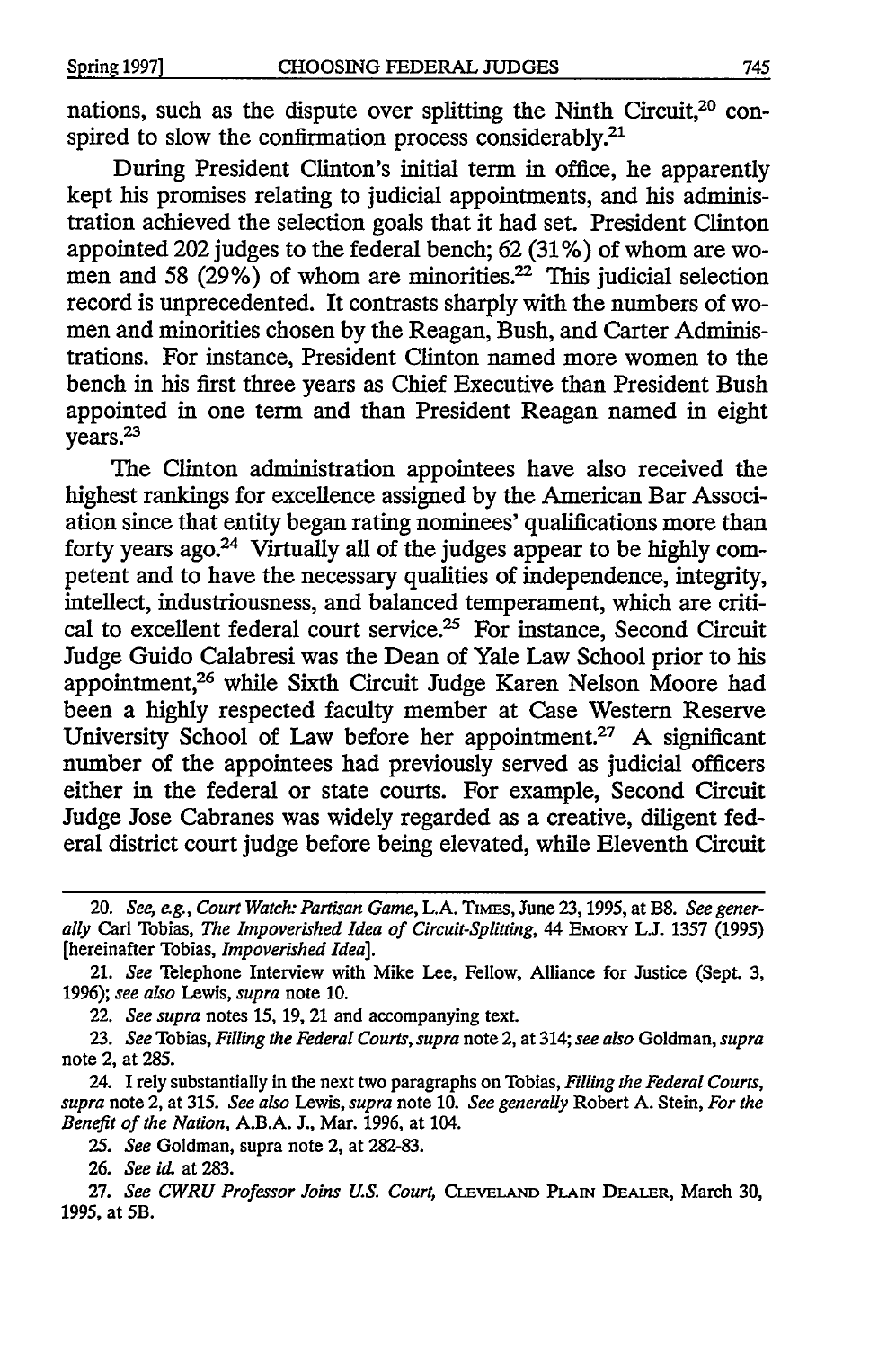Judge Rosemary Barkett had earlier been a distinguished member of the Florida Supreme Court.<sup>28</sup>

Although President Clinton appears to have met his objective of appointing highly competent judges during his first term, it is too soon to discern precisely what type of judicial service these judges will ultimately render. Certain federal court observers have criticized the administration for its failure to appoint politically partisan or liberal lawyers to offset the number of conservative judges appointed by Presidents Reagan and Bush.29

Given the substantial obstacles faced by the Clinton administration, the success attained in realizing its objectives for choosing judges is remarkable. During the first year of Clinton's presidency, the judicial selection efforts encountered the same "start-up" problems experienced by all administrations.<sup>30</sup> However, this situation may well have been exacerbated because there had not been a Democratic President for twelve years and thus the administration had few personnel with recent experience in choosing federal judges.31 During President Clinton's second year in office, Philip Heymann and Webster Hubbell, the first Deputy and Associate Attorneys General, and Bernard Nussbaum, the initial White House Counsel, resigned.<sup>32</sup> In the administration's third year, it had to respond to complications created by Republican Party control of the Senate and the House of Representatives as well as political initiatives, namely the Republican Contract With America.<sup>33</sup>

During the final year of Clinton's first term, the Chief Executive had to address problems involving election-year politics.<sup>34</sup> These difficulties were compounded for the first five months by Senator Robert Dole (R-Kan.), the majority leader, who was seeking his party's presidential nomination and had responsibility for floor votes on all legisla-

31. *See* Tobias, *Dear Judge Mikva,* supra note 15, at 1581.

32. *See* Tobias, *Increasing Balance, supra* note 15, at 150.

<sup>28.</sup> *See* Sheldon Goldman & Matthew D. Sorenson, *Clinton's Nontraditional Judges: Creating a More Representative Bench,* 78 JUDICATURE 68, 69 (1994).

<sup>29.</sup> *See, e.g.,* Biskupic, *supra* note 10; Ted Gest, *Disorder in the Courts? Left and Right Both Gripe About Clinton's Taste in Judges,* U.S. NEWS & WoRLD REP., Feb. 12, 1996, at 40; Lewis, *supra* note 10; Puga, *supra* note 12.

<sup>30.</sup> *See* Carl Tobias, *Keeping the Covenant on the Federal Courts,* 47 SMU L. REv. 1861, 1871-72 (1994); Tobias, *Dear Judge Mikva, supra* note 15, at 1581.

<sup>33.</sup> *See Republican Contract With America,* Sept. 28, 1994, *available in* LEXIS, News Library, Hottop File. *See generally* William P. Marshall, *Federalization: A Critical Overview,* 44 DEPAUL L. REv. 719 (1995); Carl Tobias, *Common Sense and Other Legal Reforms,* 48 V AND. L. REv. 699 (1995).

<sup>34.</sup> *See* Tobias, *Filling the Federal Courts, supra* note 2, at 320.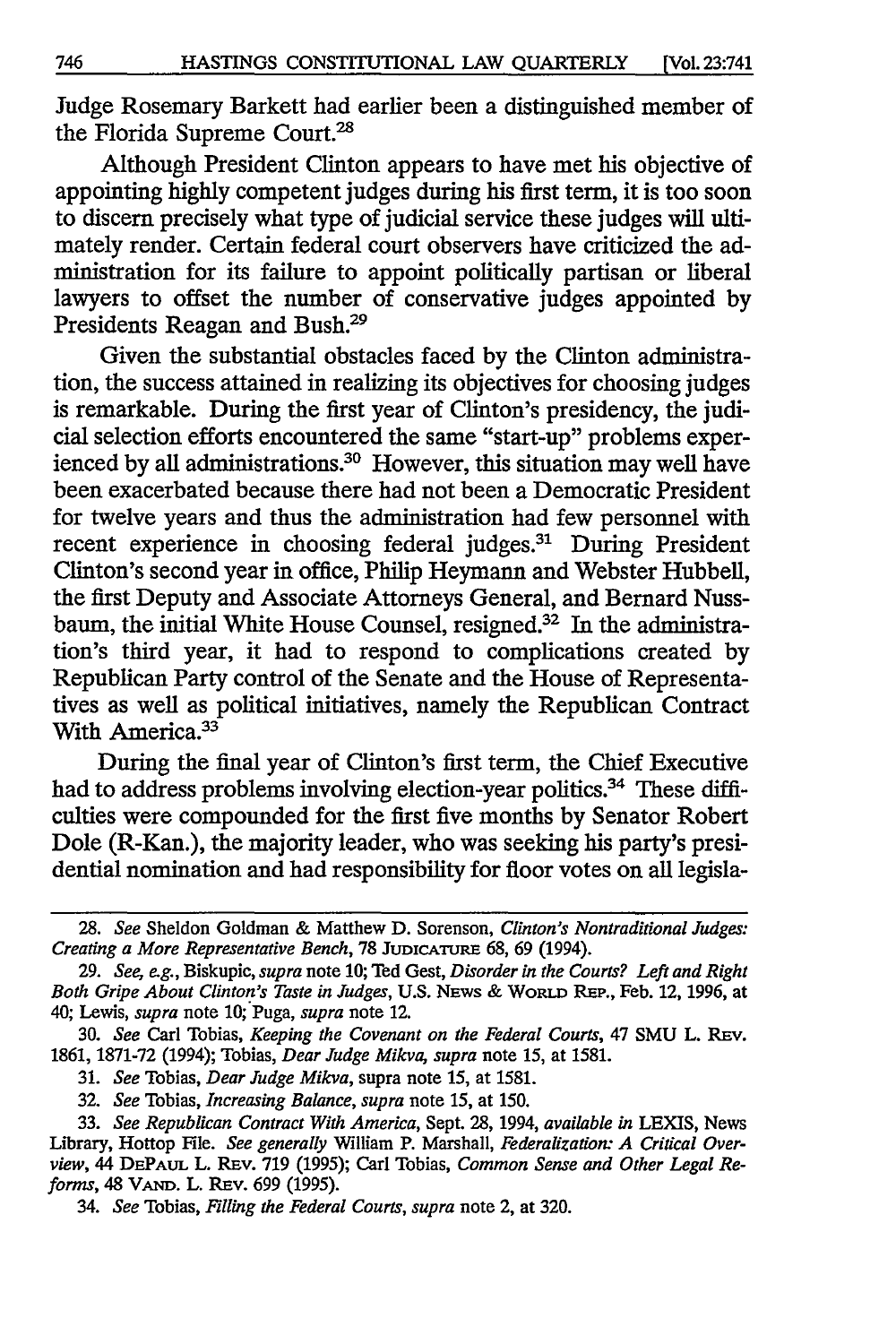tive matters, including confirmation votes on judicial nominees.<sup>35</sup> Senator Dole might have been reluctant to schedule full Senate consideration of candidates who had secured Judiciary Committee approval lest he seem to lack confidence in his own presidential aspirations.36 Finally, during much of President Clinton's first term, the Whitewater investigations probably distracted administration employees, particularly those in the White House Counsel's Office and the Justice Department, from choosing nominees.<sup>37</sup>

Although President Clinton apparently succeeded in selecting highly competent judges and increasing gender and racial balance on the bench, his administration was unable to fill all of the existing vacancies on the federal courts.<sup>38</sup> Indeed, when the Republican-dominated Senate stopped processing nominees during the fall of 1996, there were sixteen openings on the appeals courts and forty-two vacancies on the district courts.<sup>39</sup>

Despite the serious difficulties that President Clinton and his administration faced, they attained substantial success in diversifying the federal bench. As Clinton begins a second term, his administration should attempt to achieve even more by continuing to rely upon most of the judicial selection objectives and procedures that it employed in the first term and by considering a number of the suggestions which follow.

## **ID. Suggestions for the Second Term**

#### **A. Introduction**

Recommendations relating to the goals that the Clinton administration should pursue and how it can achieve them require relatively limited examination here. Numerous similar suggestions have been offered elsewhere,<sup>40</sup> a few of which have been mentioned above. Because the Chief Executive and his assistants enunciated objectives and instituted procedures which facilitated the appointment of many highly qualified judges, recommendations pertaining to this goal and its accomplishment warrant minimal review.

<sup>35.</sup> *See id.* 

<sup>36.</sup> *See* id.

<sup>37.</sup> *See* id.

<sup>38.</sup> *See* id.

<sup>39.</sup> *See* Telephone Interview with Mike Lee, *supra* note 21.

<sup>40.</sup> *See, e.g.,* Goldman, *supra* note 2; Carl Tobias, *Rethinking Federal Judicial Selection,*  1993 B.Y.U. L. REv. 1257, 1274-85 [hereinafter Tobias, *Rethinking].*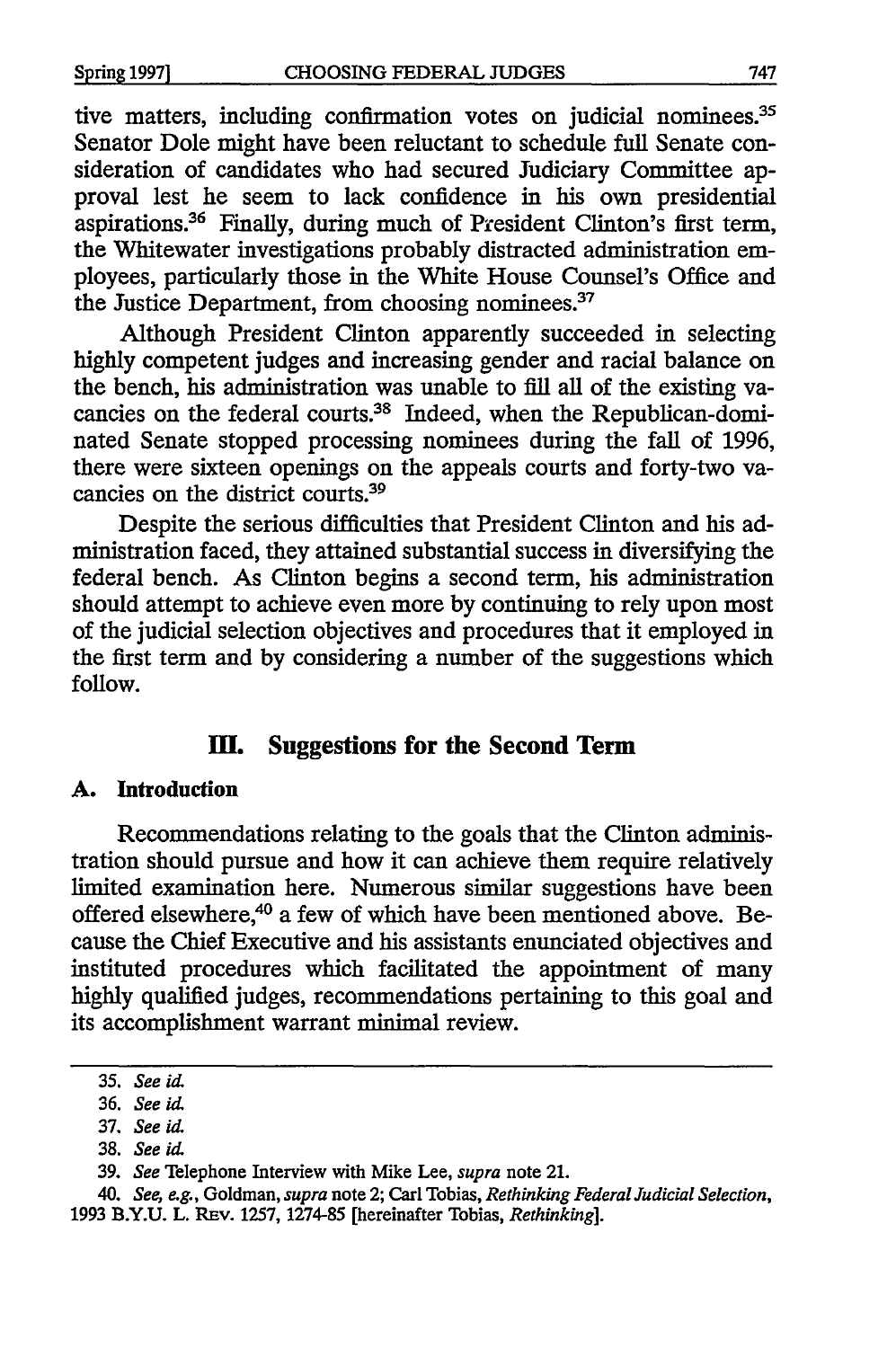All of the problems that could interfere with achievement of the administration's objectives cannot be anticipated. For example, it is difficult to predict problems that may result from future political machinations. Illustrative of this point is the Senate's failure in 1996 to fill a current vacancy on the D.C. Circuit, due in part to the Senate's determination that the existing contingent of judges was adequate to resolve the court's caseload.<sup>41</sup> However, the Clinton administration may also have forseen that the legal and political significance of an opening on the nation's second most important court<sup>42</sup> could lead to some political development, thereby complicating the confirmation of its nominee.43 Numerous difficulties involving judicial selection are perennial. For instance, retirements of Supreme Court Justices are inevitable, and finding replacements for the Justices may consume much of the time of a presidential administration. However, the effort that must be devoted to the process can probably be reduced by anticipating retirements and by compiling a list of promising candidates. The administration should attempt to predict and treat problems that are foreseeable while maintaining the requisite flexibility to address complications that cannot be anticipated.

As a first step, the Clinton administration should expeditiously enunciate the judicial selection goals that it wishes to achieve during the second term and promptly implement measures that will attain those objectives. Securing another four years in office has freed the administration from concerns about re-election. Accordingly, the Clinton administration has the flexibility to set goals and institute policies and practices that President Clinton believes are best for the nation and will most improve the courts.

#### **B. Goals and Reasons for Attaining Them**

Filling all of the present vacancies on the federal bench is one of the most significant goals. Only the full complement of Article III judges authorized by Congress can expedite litigation by reducing the substantial backlogs on civil dockets in many districts, decreasing the pressures which the 1994 crime legislation is imposing on the criminal

<sup>41.</sup> *See, e.g.,* Neil A. Lewis, *Partisan Gridlock Blocks Senate Confirmation of Federal Judges,* N.Y. TIMES, Nov. 30, 1995, at A16.

<sup>42.</sup> *See generally* Carl Tobias, *The D.C. Circuit as a National Court,* 48 U. MIAMI L. REv. 159 (1993).

<sup>43.</sup> *See* sources cited *supra* notes 20, 21; *see also* Tobias, *Dear Judge Mikva, supra* note 15, at 1579 (indicating that seat has been open since Judge Abner Mikva's 1994 resignation).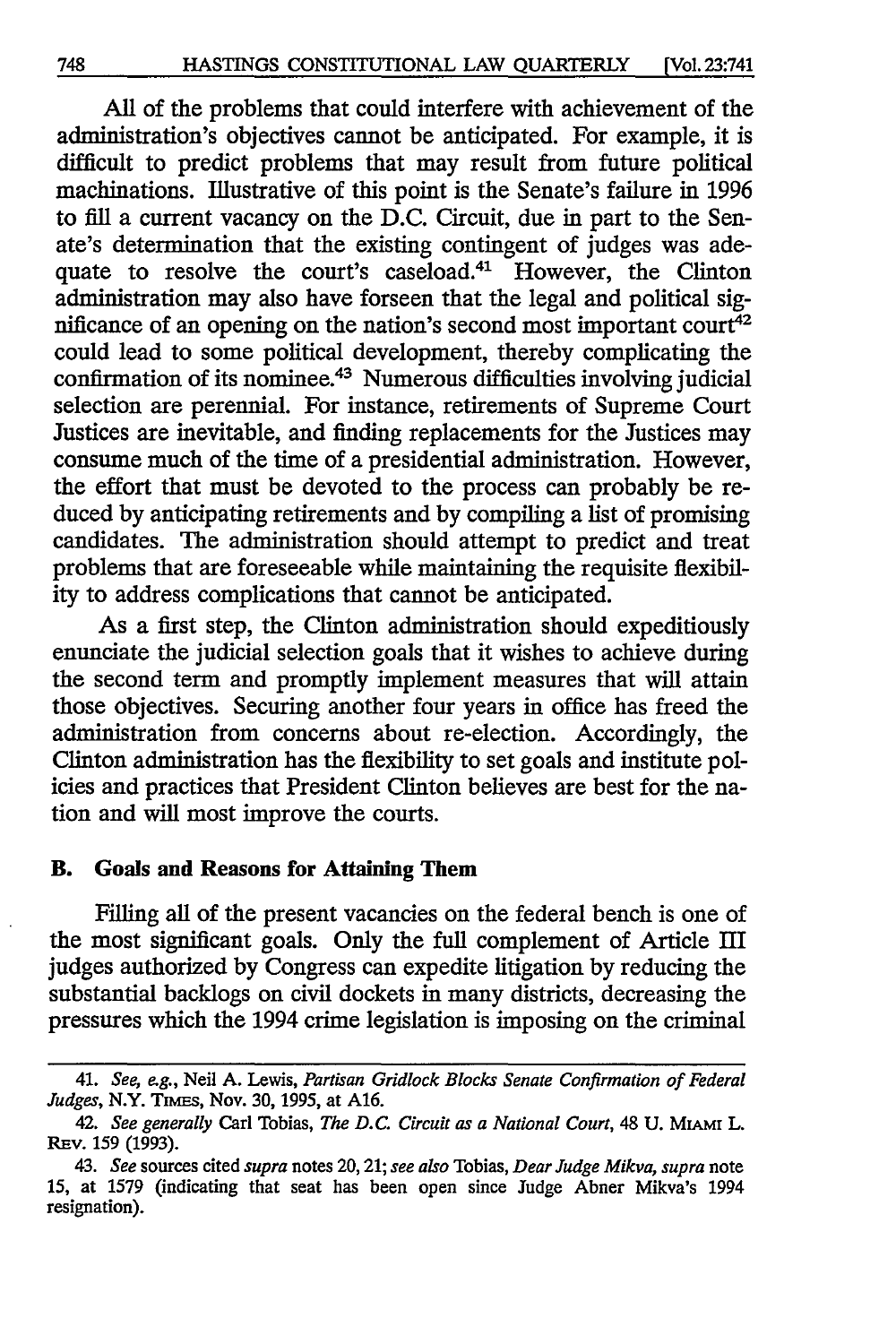justice system, and ameliorating the "crisis of volume" that the appeals courts are experiencing.44

Another important goal will obviously be the continued appointment of highly competent, highly qualified lawyers to the federal judiciary. Because of the need to resolve disputes involving fundamental liberties and to resolve expeditiously, inexpensively, and fairly the ever-expanding federal caseload with fewer resources, appointees must be independent, intelligent, industrious, and have balanced temperment.

The above observations regarding caseload increases concomitantly mean that President Clinton should consider working with Congress on the authorization of additional federal judgeships. The appointment of more appellate and district judges could be responsive to docket growth, although the effectiveness of that approach is controversial. $45$  For instance, the need to create judgeships may vary across appeals courts and from district to district because the size, complexity, and growth rates of the caseloads differ. Moreover, the courts have employed diverse measures to treat multiplying dockets. For example, the Judicial Conference of the United States recently requested that Congress authorize ten new judges for the Ninth Circuit.46 However, a few appellate courts have officially declined to seek more judgeships<sup>47</sup> and the Senate did not fill an existing opening on the D.C. Circuit in 1996, ostensibly finding the present judicial complement sufficient.48 Some federal court observers claim that other responses, such as making appeals discretionary or restructuring circuits, might have greater efficacy at the appellate level<sup>49</sup> and that

46. *See* Tobias, *Impoverished Idea, supra* note 20, at 1411; Carl Tobias, *The New Certiorari and a National Study of the Appeals Courts,* 81 CoRNELL L. REv. 1264, 1271 (1996).

47. *See* Tobias, *Impoverished Idea, supra* note 20, at 1362; Interview with Judge Jane R. Roth, U.S. Court of Appeals for the Third Circuit, in Wilmington, DE (Apr. 1, 1996).

48. *See* Lewis *supra* note 41. A rather similar situation obtains in the federal districts, some of which have not experienced docket growth.

49. *See, e.g.,* Jon 0. Newman, *1000 Judges-The Limit for an Effective Judiciary, 16*  JUDICATURE 187 (1993); Gerald Bard Tjoflat, *More Judges, Less Justice,* A.B.A. J., July 1993, at 70; *see also* Martha Dragich, *Once a Century: Tune for a Structural Overhaul of the Federal Courts,* 1996 W1s. L. REv. 11. *But see* Stephen Reinhardt, *Too Few Judges, Too* 

<sup>44.</sup> For discussion of district court backlogs, see Tobias, *Dear Judge Mikva, supra* note 15, at 1580; and Tobias, *Filling the Federal Courts, supra* note 2, at 310. *See also* FEDERAL CoURTS STUDY CoMMITIEE, JUDICIAL CoNFERENCE OF THE UNITED STATES, REPORT OF THE FEDERAL CouRTS STUDY CoMMITTEE 109 (1990) (discussing crisis of volume). *See generally Record-Setting Workloads Confront Federal Courts,* THE THIRD BRANCH (Admin. Office of the U.S. Courts, Wash., D.C.), July 1996, at 2.<br>45. See Senator Orrin Hatch, supra note 16, at 10; see also Senate Holds Hearing on

Allocation of Judgeships, THE THIRD BRANCH (Admin. Office of the U.S. Courts, Wash., D.C.), Nov. 1995, at 7.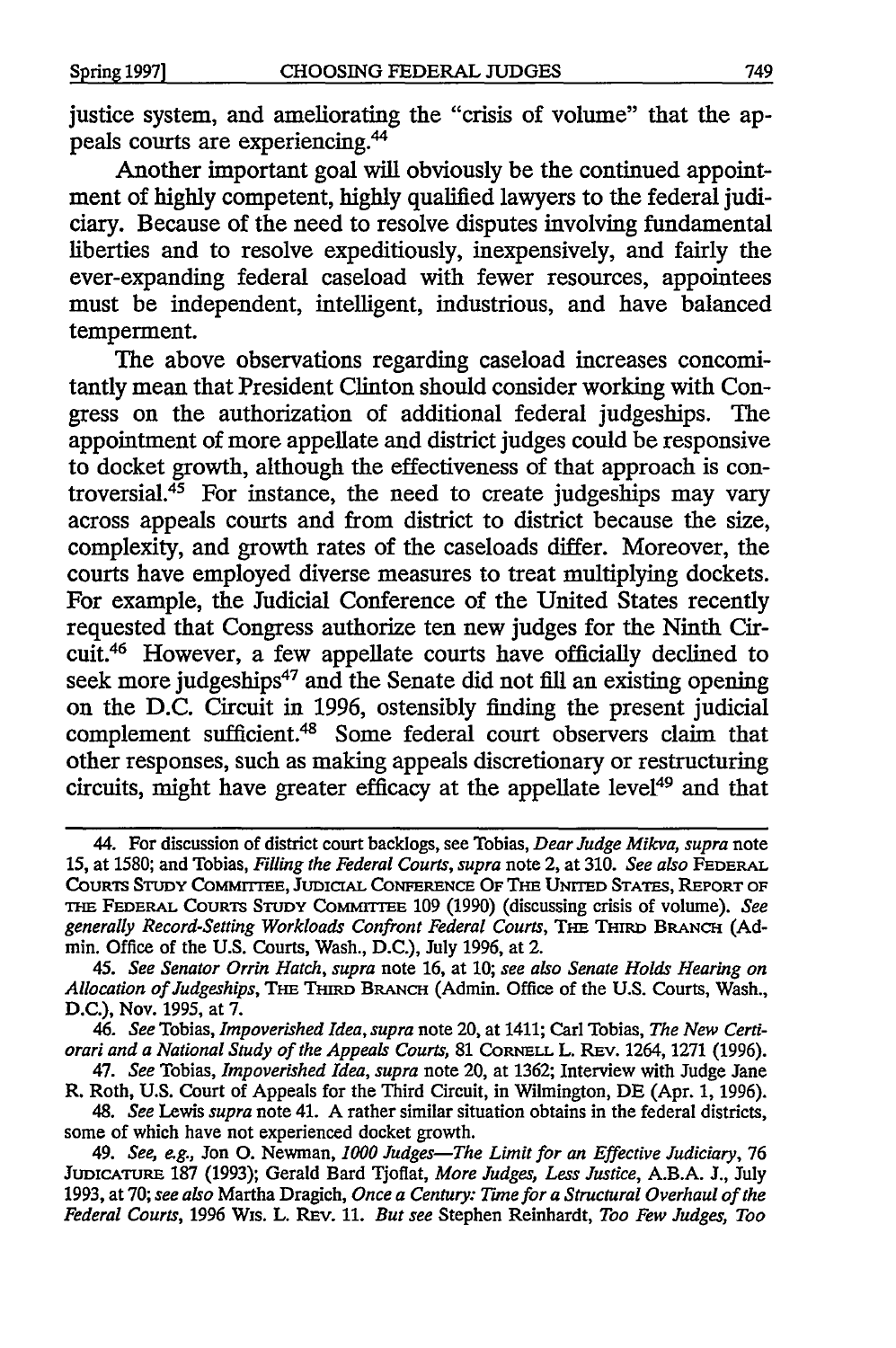additional mechanisms, such as limiting jurisdiction or enhancing alternatives to dispute resolution, could prove more effective in the district courts.<sup>50</sup> Many federal judges also strongly oppose the bench's expansion and have voiced concerns that this would reduce collegiality or the quality of decision making.<sup>51</sup> Moreover, judgeship bills are controversial and politicized because they afford a sitting President the opportunity to appoint numerous new judges and expand the Chief Executive's political influence. Therefore, Congress will scrutinize and may ultimately reject proposals for authorizing more judges. Nonetheless, this prospect would afford enough benefit to deserve serious consideration.

Additionally, the Clinton Administration should continue its effort to increase gender and racial balance on the federal courts. Naming greater numbers of female and minority attorneys could enhance their judicial colleagues' understanding of complex policy issues  $52$  as well as reduce gender and racial bias in the federal civil and criminal justice systems. $\overline{53}$  Such appointments may inspire greater public confidence in the courts by forming them to more closely resemble the population at large.<sup>54</sup> It is also important to rectify the lack of gender and racial balance on the current federal bench, most of whose members are Reagan and Bush appointees.<sup>55</sup> For instance, less than two percent of the Reagan administration's appointees were African American, and President Bush placed only one Asian American on the federal courts, despite the fact that both of these Republican Pres-

53. *See* FEDERAL CoURTS STUDY CoMMrITEE, *supra* note 44, at 169; Lynn Hecht Schafran, *Gender Bias in the Courts: An Emerging Focus For Judicial Reform,* 21 ARIZ. ST. L.J. 237, 238, 271-73 (1989). *See generally* THE PRELIMINARY REPORT OF THE NINTH CIR-CUIT GENDER BIAS TASK FORCE July (1992).

54. *See* Slotnick, *supra* note 52, at 272-73; Tobias, *Rethinking, supra* note 40, at 1276.

55. *See supra* note 23 and accompanying text.

*Many Cases: A Plea to Save the Federal Courts,* A.B.A. J., Jan. 1993, at 52; William L. Reynolds & William M. Richman, *Elitism, Expediency, and the New Certiorari: Requiem for the Learned Hand Tradition,* 81 CoRNELL L. REv. 273 (1996).

*<sup>50.</sup> See, e.g.,* 28 U.S.C. §§ 651-58 (1994) (instituting experimental compulsory arbitration); Edith H. Jones, *Back to the Future for Federal Appeals Courts: Rationing Justice by Recovering Limited Jurisdiction, 73 Tex. L. Rev. 1485, 1499 (1995) (book review).* 

<sup>51.</sup> *See, e.g.,* Newman, *supra* note 49; Tjoflat, *supra* note 49.

<sup>52.</sup> *See, e.g.,* Sheldon Goldman, *Should There Be Affirmative Action for the Judiciary?,*  62 JUDICATURE 488, 494 (1979); Elliot E. Slotnick, *Lowering the Bench or Raising it Higher?, Affirmative Action and Judicial Selection During the Carter Administration,* 1 YALE L. & PoL'Y REv. 270, 272 (1983); Marion Z. Goldberg, *Carter-Appointed Judges* - *Perspectives on Gender,* TRIAL, Apr. 1990, at 108.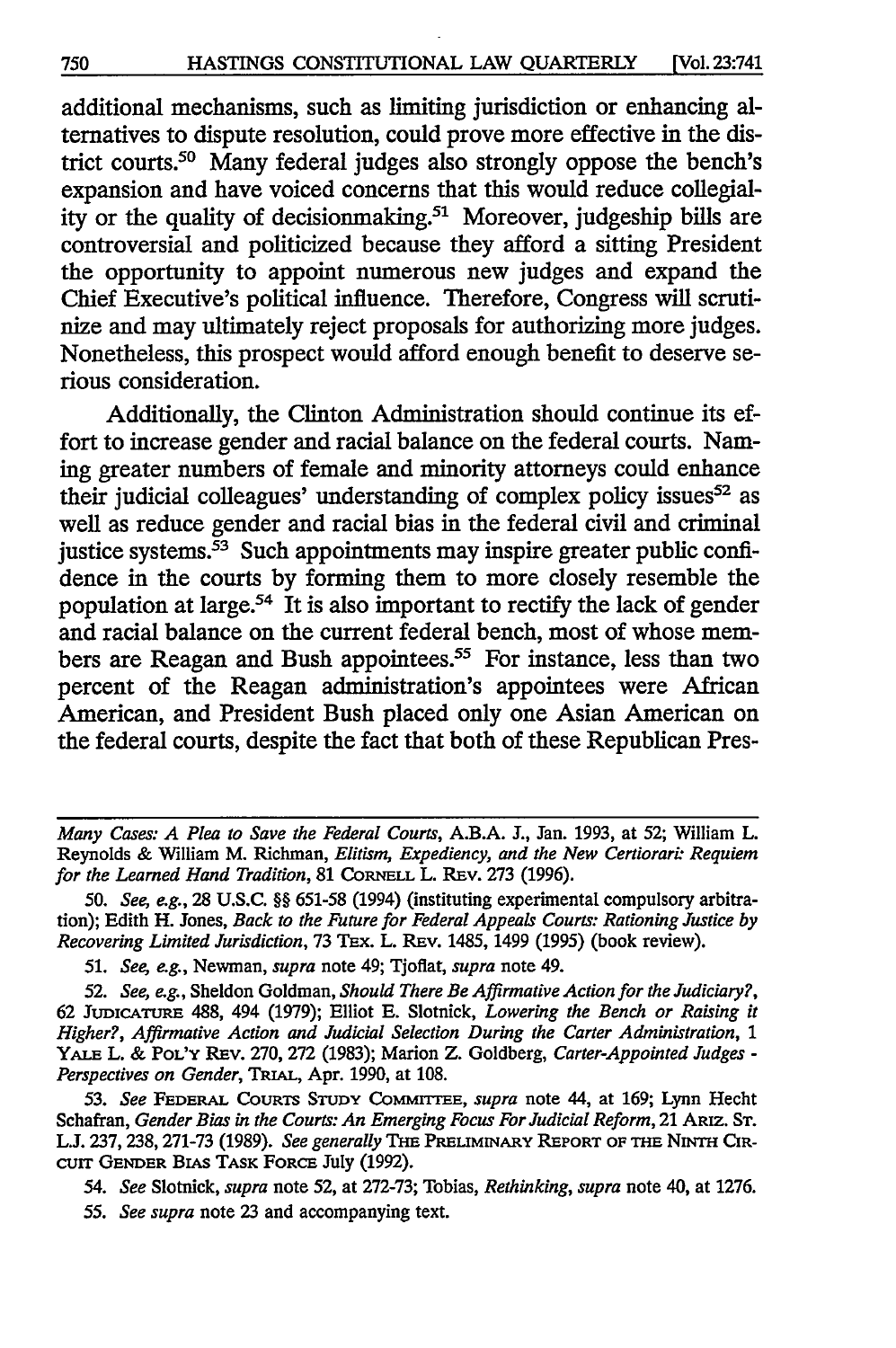idents had substantially larger, more experienced pools of female and minority attorneys to draw upon than did President Carter.<sup>56</sup>

Increasing political balance on the federal bench is another important goal. For example, several observers have urged President Clinton to select judges who can offset the perspectives of numerous Reagan and Bush appointees, particularly those of certain high-profile jurists, such as Supreme Court Justices Antonin Scalia and Clarence Thomas and Seventh Circuit Judges Frank Easterbrook and Richard Posner, some of whom the Chief Executives named for the express purpose of making the bench more conservative.57 Because the two Republican Presidents so explicitly enunciated this goal, President Clinton could justifiably pursue the opposite objective, although he would be vulnerable to criticism like that leveled against his predecessors. Continued appointment of highly qualified female and minority attorneys could partly respond to concerns regarding political balance. For instance, considerable evidence suggests that numerous women and minorities might strike a different political balance in resolving certain substantive matters; this assertion, however, remains somewhat controversial.<sup>58</sup>

In the final analysis, whether attempting to secure greater balance is an objective which the administration should pursue partly depends on its perspectives on the roles and responsibilities of federal judges and on the courts' purposes in a constitutional democracy. For example, a number of federal courts scholars believe that the Constitution's general phrasing and the difficulty of drafting clear legislation requires judges to expound that the law and those declarations are at least informed by policy or political factors.<sup>59</sup> However, quite a few observers, particularly politicians, disavow this view.<sup>60</sup> Should President Clinton conclude that attaining more political balance is worth-

*<sup>56.</sup> See* Tobias, *Filling the Federal Courts, supra* note 2, at 322; *see also* Goldman, *supra*  note 2, at 285, 288.

<sup>57.</sup> *See* Sheldon Goldman, *Reaganizing the Judiciary,* 68 JUDICATURE 313, 324-25 (1985); *see also* sources cited *supra* note 29 and accompanying text.

<sup>58.</sup> *See* Jon Gottschall, *Carter's Judicial Appointments: The Influence of Affirmative Action and Merit Selection on Voting on the U.S. Court of Appeals,* 67 JUDICATURE 165, 168-73 (1983); Elaine Martin, *Men and Women on the Bench: Vive* la *Difference?,* 73 JUDI-CATURE 204, 208 (1990); Donald R. Songer et al., *A Reappraisal of Diversification in the Federal Courts: Gender Effects in the Court of Appeals, 56* J.L. & PoL'Y 425 (1994).

<sup>59.</sup> *See, e.g.,* PAUL D. CARRINGTON ET AL., JUSTICE ON APPEAL 3 (1976); Dragich, *supra* note 49, at 15. *See generally* WILLIAM N. EsKRIDGE, DYNAMIC STATUTORY INTER-PRETATION (1994).

<sup>60.</sup> *See, e.g.,* Gest, *supra* note 29; Bob Dole, *Judicial Appointments Can Shape Nation's Course,* Hous. CHRoN., Dec. 26, 1995, at A27; Joyce Price, *Clinton Bench Appointments on Hold: "Liberal Activism" Worries Senators,* WASH. TIMES, Aug. 19, 1996, at A4.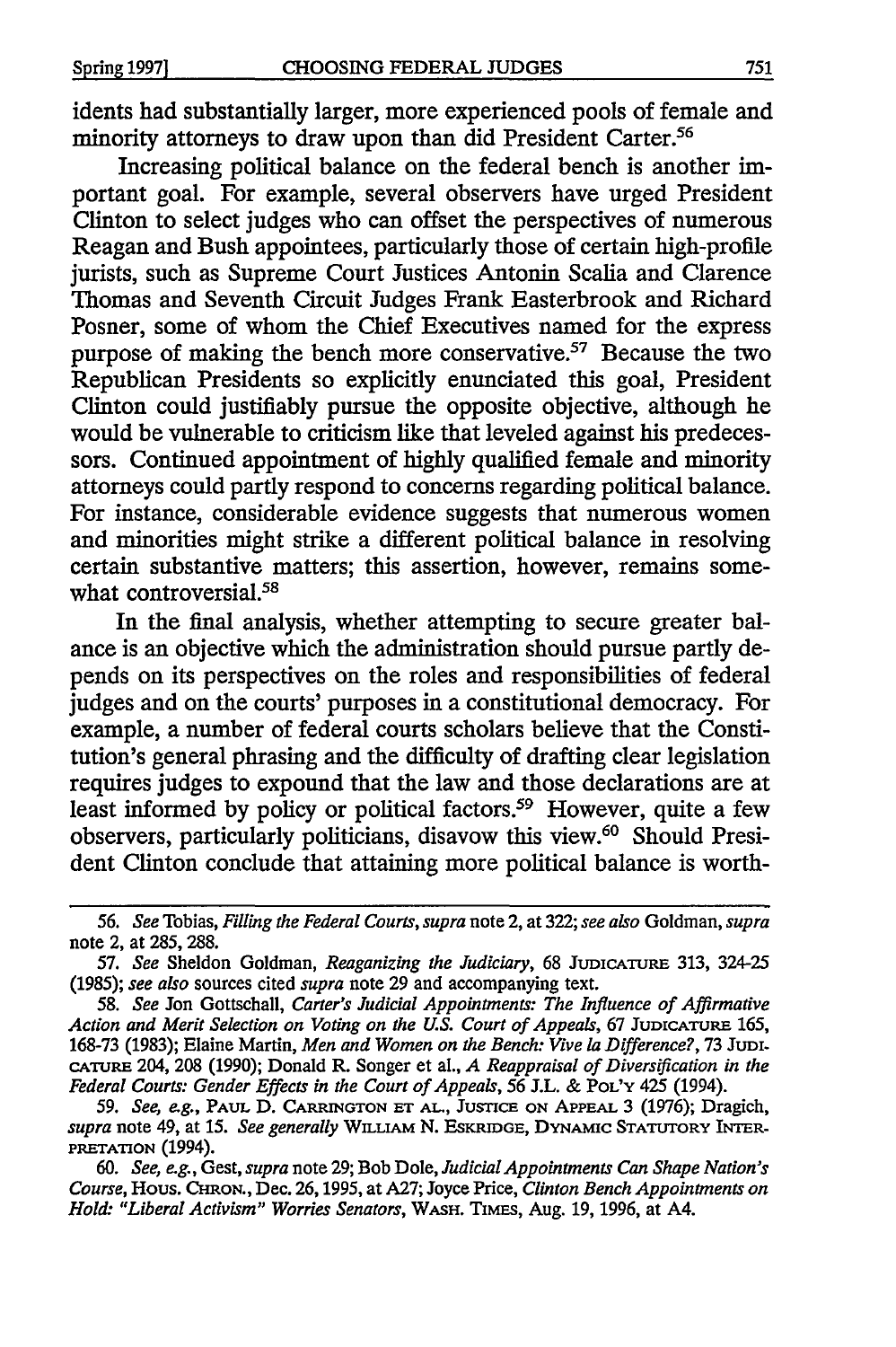while, the administration may find that it must compromise other important goals, such as filling the bench, to accomplish the objective.

#### **C. Suggestions for Achieving Goals**

President Clinton should begin planning for judicial selection immediately. The Chief Executive and his staff initially may want to reconsider the goals that they pursued during the last four years, especially in light of the suggestions above. One important immediate purpose was to assemble a package of nominees for submission to the 105th Congress when it convened in January 1997. An efficient way in which the administration accomplished this objective was by resubmitting the names of candidates whose nominations languished but who were acceptable to relevant constituencies.<sup>61</sup> Once President Clinton has attained his short-term goals, the administration should consider the following recommendations for achieving the objectives examined in the above subsection over the remainder of the four years.

The best way to fill all current openings on the federal bench is by building on the valuable procedures that President Clinton and his aides employed during the first term.<sup>62</sup> For instance, the administration must continue to work closely with the Senate Judiciary Committee and its chair and with senators who represent states from which nominees are drawn.<sup>63</sup> The Chief Executive and his assistants should also encourage maximum participation by individuals and interest groups, such as the American Bar Association, state and local bar associations, women's groups and minority political organizations.

One efficient technique might be the elevation to appeals courts of district court judges who rendered distinguished service. Because these judges have already secured confirmation, the Senate would readily approve most of them, and there would be no need for timeconsuming background investigations and security clearances. Presidents Reagan and Bush used this approach effectively and the Clinton administration has employed it selectively;<sup>64</sup> however, President Clinton may want to consider increased reliance, especially if efficiency becomes a factor.

<sup>61.</sup> *See Clinton Nominates 22 to the Federal Bench,* U.S. NEWSWIRE, Jan. 7, 1997.

<sup>62.</sup> *See supra* Part I.

<sup>63.</sup> *See supra* text accompanying notes 8, 14-18.

<sup>64.</sup> *See* Mark Ballard, *U.S. Judicial Hopefuls Have Long Wait,* TEXAS LAWYER, June 24, 1991, at 1-2; Neil A. Lewis, *Bush Picking the Kind of Judges Reagan Favored,* N.Y. TIMES, April 10, 1990, at Al; Tobias, *Filling the Federal Courts, supra* note 2, at 7, 313-14. *But cf.* Tobias, *Impoverished Idea, supra* note 20, at 1402 (suggesting that circuit and district judges have different qualifications).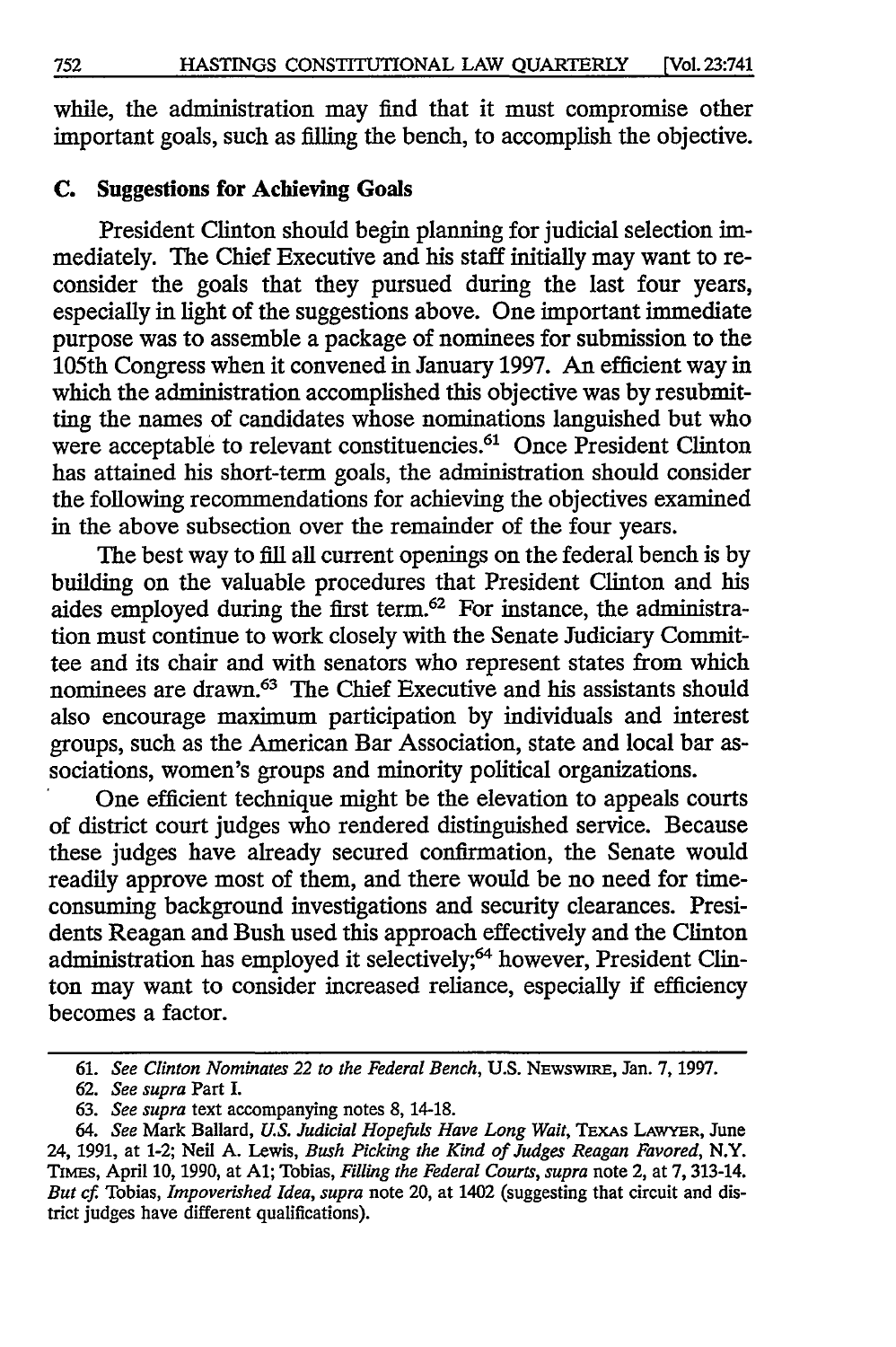The Clinton administration should also consider how much it would be willing to compromise the realization of other goals in order to eliminate existing vacancies, although, this might prove unnecessary if the process established works efficaciously. For example, were President Clinton to pursue less gender, racial or political balance on the courts, he could probably fill the bench more easily.<sup>65</sup>

When deciding whether to seek an increase in the number of federal judges authorized, the Chief Executive ought to work closely with members of Congress and with the Judicial Conference because the policymaking arm of the federal courts has substantial expertise in this area. Most Conference recommendations for additional judgeships are carefully considered, comparatively conservative, and premised on relatively objective factors, such as complexity and size of caseload per judge in circuits and districts.<sup>66</sup> Nevertheless, a number of observers perceive the federal judiciary as self-interested or at least overly protective of its prerogatives. A few senators and representatives have increasingly scrutinized the Third Branch's budget requests and related facets of federal court operations.<sup>67</sup> In any event, because judgeship proposals are always controversial and politicized, Congress will closely analyze, and may reject, suggestions for authorizing more judges.<sup>68</sup>

Recommendations for how President Clinton can name additional highly qualified female and minority attorneys to the courts deserve comparatively brief analysis here. Some suggestions have been offered elsewhere<sup>69</sup> and several appear above. The Clinton administration is clearly committed to appointing more women and minorities and has implemented efficacious procedures for attaining this objective;70 however, the Chief Executive and his assistants might examine new ways of redoubling efforts to seek, designate, and name addi-

68. *See supra* note 45 and accompanying text.

<sup>65.</sup> I am not suggesting that President Clinton should do so. *See* Carl Tobias, *Judicial Appointments: Cautious Approach Advised,* NAT'L L.J., Dec. 9, 1996, at A18; *see also* Tobias, *Filling the Federal Courts, supra* note 2, at 326.

<sup>66.</sup> *See* Reynolds & Richman, *supra* note 49, at 300-03.

<sup>67.</sup> See, e.g., Appellate Survey Results Released, THE THIRD BRANCH (Admin. Office of the U.S. Courts, Wash., D.C.), June 1996, at 1; *Bill to Prioritize Buildings Passes, id.* at *5. See generally* William H. Rehnquist, *1994 Year-End Report on the Federal Judiciary, reprinted in* 18 AM. J. TRIAL Aovoc. 499 (1995); Lauren K. Robel, *Impermeable Federalism, Pragmatic Silence, and the Long Range Plan for the Federal Courts,* 71 IND. L.J. 841, 844 (1996).

<sup>69.</sup> *See, e.g.,* Carl Tobias, *Closing the Gender Gap on the Federal Courts,* 61 U. CIN. L. REv. 1240, 1245-49 (1993) [hereinafter Tobias, *Closing the Gender Gap];* Tobias, *Rethinking, supra* note 40, at 1274-85. *See generally* Goldman, *supra* note 2.

<sup>70.</sup> *See supra* text accompanying notes 22-23.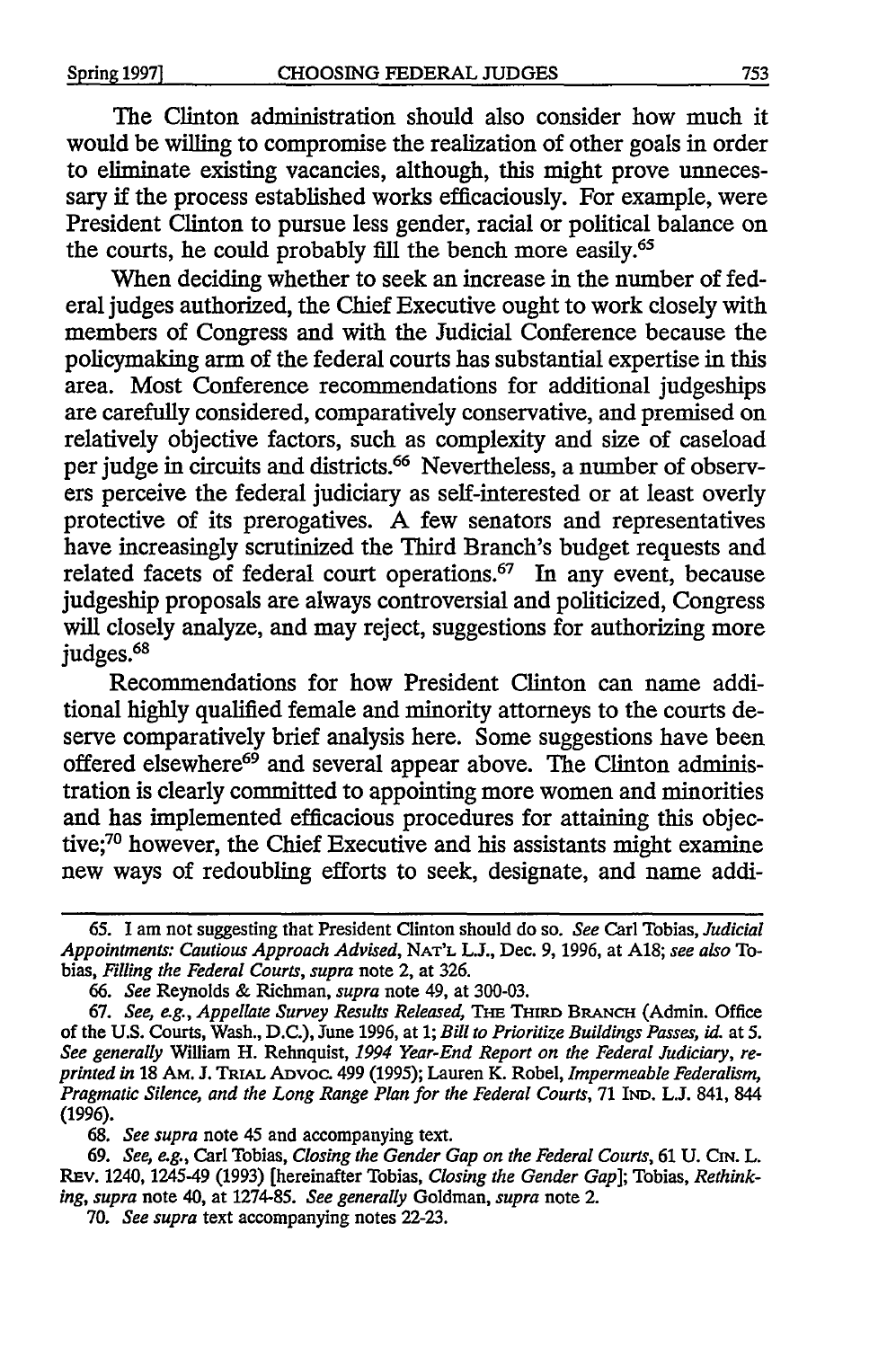tional capable female and minority judges. The President and administration personnel should expand their successful endeavors to appoint women and minorities by considering new approaches and relying upon previously untapped resources.<sup>71</sup>

The selection of Supreme Court Justices and appeals court judges warrants cursory evaluation because the White House has assumed substantial control over nominees to those courts.<sup>72</sup> President Clinton and the White House Counsel must insure that White House employees who help choose judges appreciate the significance of increased representation of female and minority lawyers and work to perfect processes for accomplishing this goal. During the Clinton administration's first term, these personnel clearly understood the objective and used quite effective procedures to achieve it.<sup>73</sup>

The goals and practices for appointing district court judges deserve scrutiny because the Chief Executive has deferred to senators from the areas where the judges will serve.<sup>74</sup> Numerous senators instituted, or continued relying upon, measures to identify and foster the candidacies of competent female and minority practitioners.75 The President should laud those senators who have helped achieve his judicial selection goals while encouraging other senators to undertake similar efforts.

President Clinton might reiterate in an appropriate public forum his strong commitment to naming even larger numbers of female and minority attorneys. The Chief Executive could write specifically to senators, requesting their assistance in proposing more women and minorities and in implementing procedures, namely nominating commissions, which will search for these lawyers and promote their appointment.

Senators and administration employees who have responsibility for judicial selection should enlist the aid of additional sources in seeking the names of female and minority practitioners. Administration personnel and members of the Senate must rely on conventional entities, such as bar associations, which can offer some assistance. Equally significant would be some less traditional sources, including women's organizations and minority political groups. President Clinton must also work closely with all of the female senators, who can

<sup>71.</sup> *See supra* text accompanying notes 22-23.

<sup>72.</sup> *See* Tobias, *Filling the Federal Courts, supra* note 2, at 316-17; *see also* Goldman, *supra* note 2, at 279.

<sup>73.</sup> *See supra* text accompanying notes 22-23.

<sup>74.</sup> *See* Tobias, *Filling the Federal Courts, supra* note 2, at 317.

<sup>75.</sup> *See* id. at 319.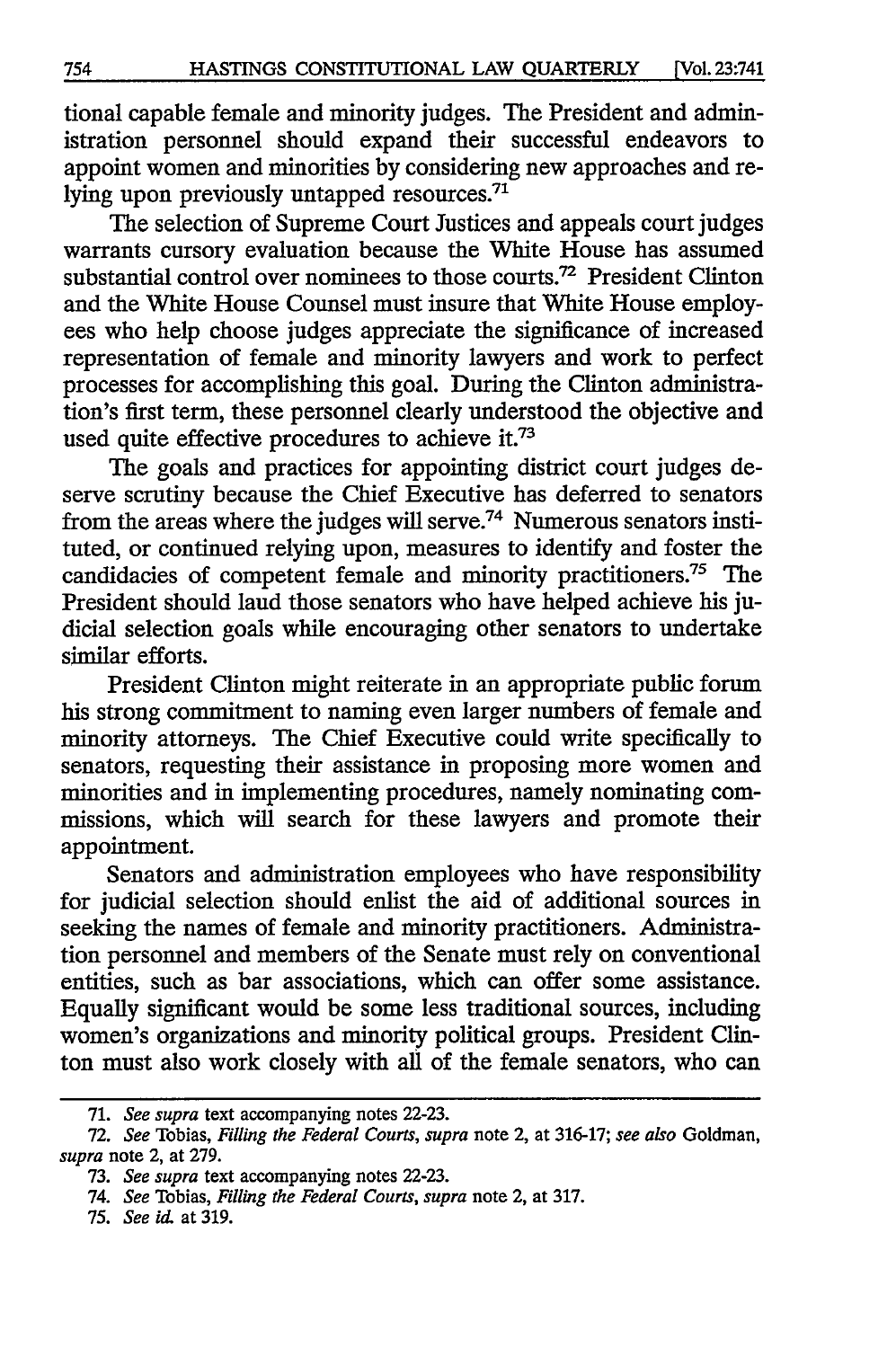persuade their colleagues to recommend more women and minorities and help the President encourage their candidacies.<sup>76</sup> Qualifications and contacts of female and minority attorneys, who now constitute approximately one-quarter of practicing lawyers in the United States, will be important.<sup>77</sup> The efforts and networking capabilities of women and minorities in the administration, such as Assistant Attorney General Eleanor Dean Acheson, and of Roberta Ramo, who recently completed her term as the first female President of the American Bar Association, may be quite helpful.<sup>78</sup>

If President Clinton decides to pursue the goal of increasing political balance on the federal courts, one starting point would be expanding the number of female and minority appointees. While some of those judges will enhance political balance,<sup>79</sup> certain sources which might help find women and minorities may also be able to recommend attorneys who would increase political balance.

Many other candidates who could enhance political balance can be easily identified. One promising source is the faculty of United States law schools. Numerous professors have the requisite intelligence, independence, and industriousness to be fine federal judges. For example, President Reagan drew several high-profile, conservative appointees, including Justice Scalia and Circuit Judges Posner and Easterbrook, from legal academia.<sup>80</sup> Additional sources can be designated with similar felicity, such as lawyers for certain public interest litigation groups, such as the NAACP, Public Citizen Litigation Group, the Sierra Club, and the ACLU. Finally, many attorneys in the plaintiffs' personal injury or criminal defense bars as well as in federal and state government are also potential candidates.

#### IV. **Conclusion**

President Clinton had an enviable record of judicial selection in his first term of office. The Clinton administration carefully identified its objectives for choosing judges and implemented efficacious procedures for realizing those goals. The President named unprecedented numbers and percentages of extremely able judges, many of whom were female and minority practitioners, and substantially decreased

<sup>76.</sup> *See* Tobias, *Filling the Federal Courts, supra* note 2, at 324.

<sup>77.</sup> *See id.* 

<sup>78.</sup> *See* Tobias, *Closing the Gender Gap, supra* note 69, at 1248-49.

<sup>79.</sup> *See supra* note 58 and accompanying text.

<sup>80.</sup> *See* Goldman, *supra* note 57. *But cf.* Lewis, *supra* note 10 (suggesting that President Clinton has appointed few judges from academia).